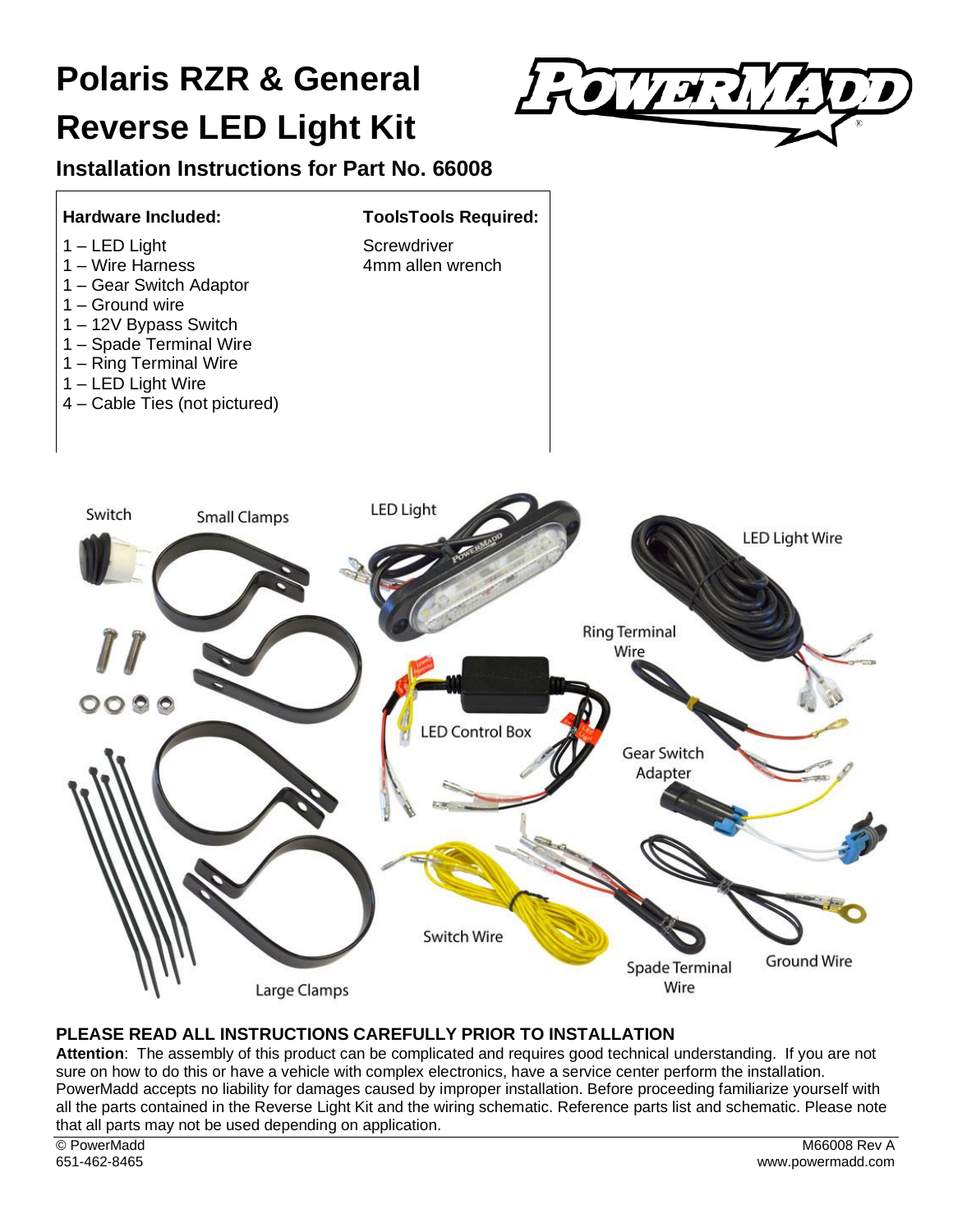# **Wiring Diagram**



#### **STEP 1: 12V Bypass Switch**

Find a convenient spot for your 12-volt bypass switch. Somewhere on the center dash is a good location. You can also use an aftermarket accessory switch. **SEE PHOTO** You will need approximately 1.25" of clearance behind the hole for the switch and wires. Drill a  $\frac{3}{4}$ " hole and with a small file create a slot for the indexing tab on the 12-volt switch. Remove wires from the 12V switch and press into place. The wire from the module/harness will go to the center tab on the switch and the ground wire is connected to the 12V switch on the "O" side. The ground wire will also need to be connected to a good chassis ground.



#### **STEP 2: Locate 12V power location** Three potential power locations.

**Option One**: Use the 12v accessory outlet which requires the use of the spade terminal wire. Unplug wires and replace with Spade terminal wire. Reinstall factory wires onto the dual spade terminals.

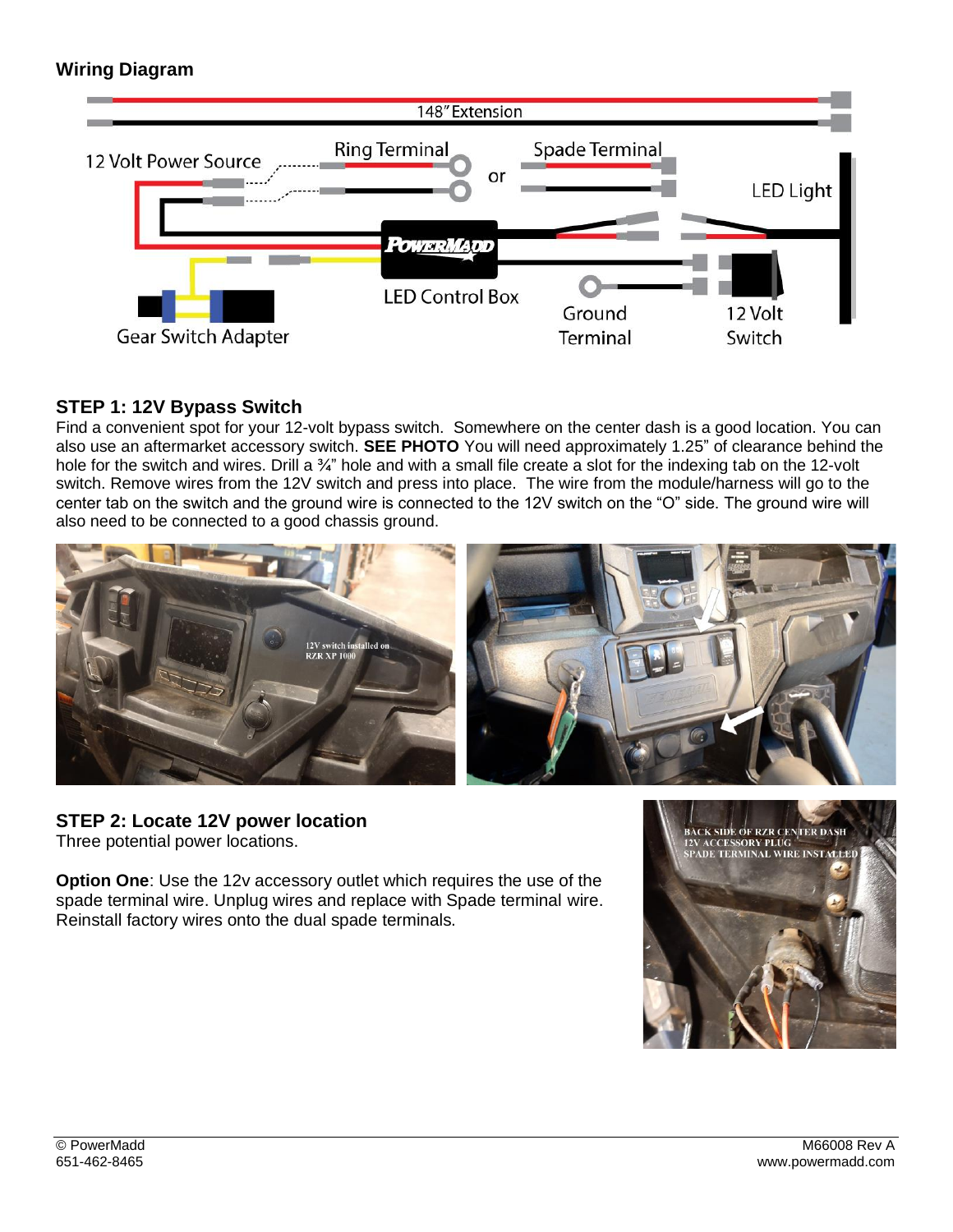**Option Two**: 3-pin terminal post located on the fire wall under the front hood. This will require the ring terminal wire.





**Option Three**: Boss terminal pulse bar located on the fire wall under the front hood. This will require a bus bar wire harness (not included) and the PowerMadd terminal wire.

# **STEP 3: Secure Wire Harness**



The wire harness should be secured somewhere near the passenger side fire wall. **SEE PHOTO**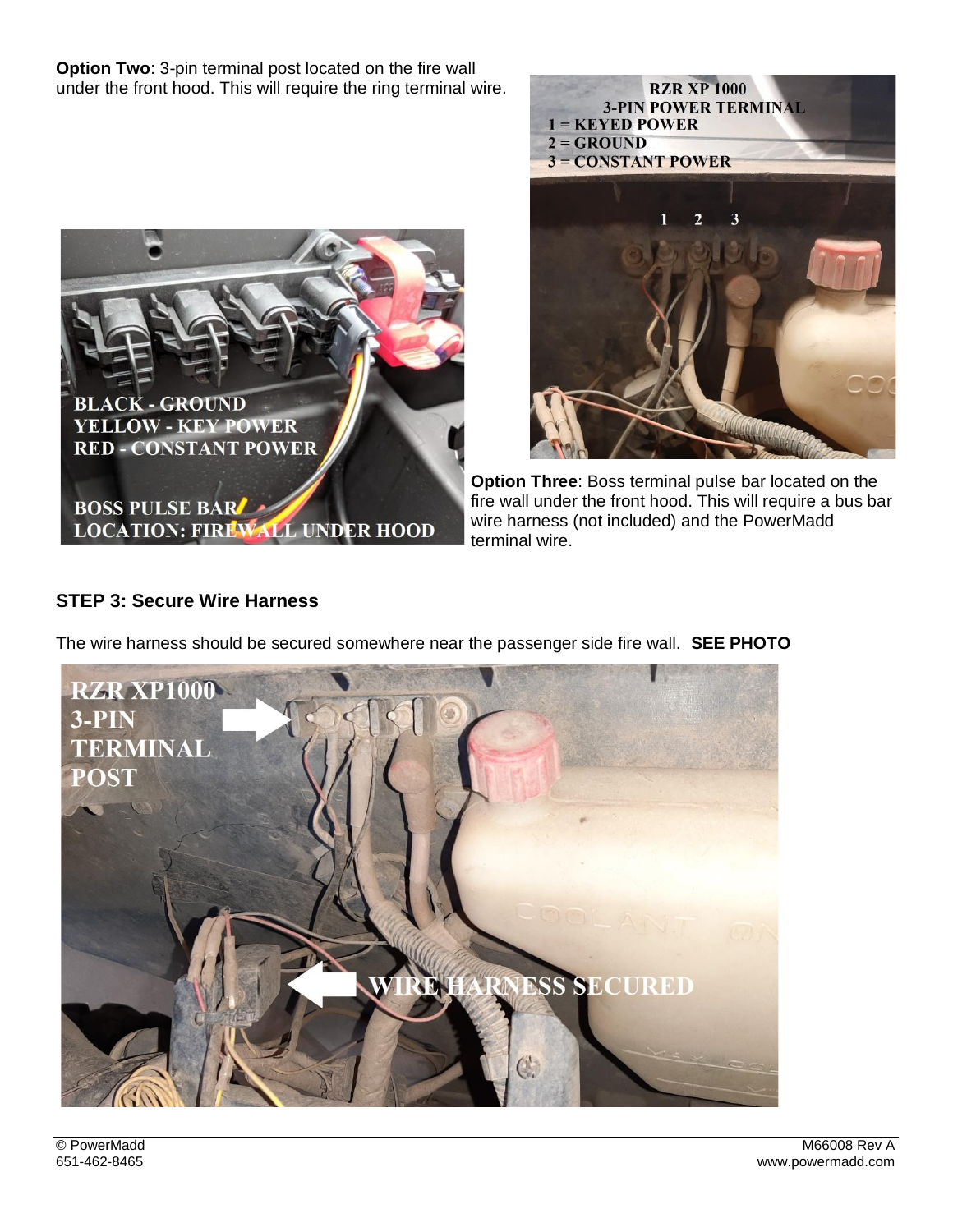## **STEP 4: Reverse Wire**

The Gear Position sensor is located on the transmission near the rear passenger wheel. Unplug the connector and replace with the PowerMadd Gear Switch Adaptor. Reinstall the factory wire into the PowerMadd Gear Switch Adaptor. **SEE PHOTOS**



## **STEP 5: Securing LED Light**

Using the RZR 1.75" clamp mount LED light on a rear roll cage tube. The lights can be mounted flush on the General. **SEE PHOTO**.



#### **STEP 6: Hooking up the wires**

Route the LED light wire from the harness that is placed under the front hood to your LED light and connect the wires. Make sure you avoid all moving and hot surfaces. Secure wire using the included cable ties. Route the yellow wire labeled "reverse switch" down toward the reverse switch. Make sure you avoid moving and hot surfaces. Connect the yellow wire to the PowerMadd Gear Switch Adaptor that you installed in step 3. Secure wires using the included cable ties.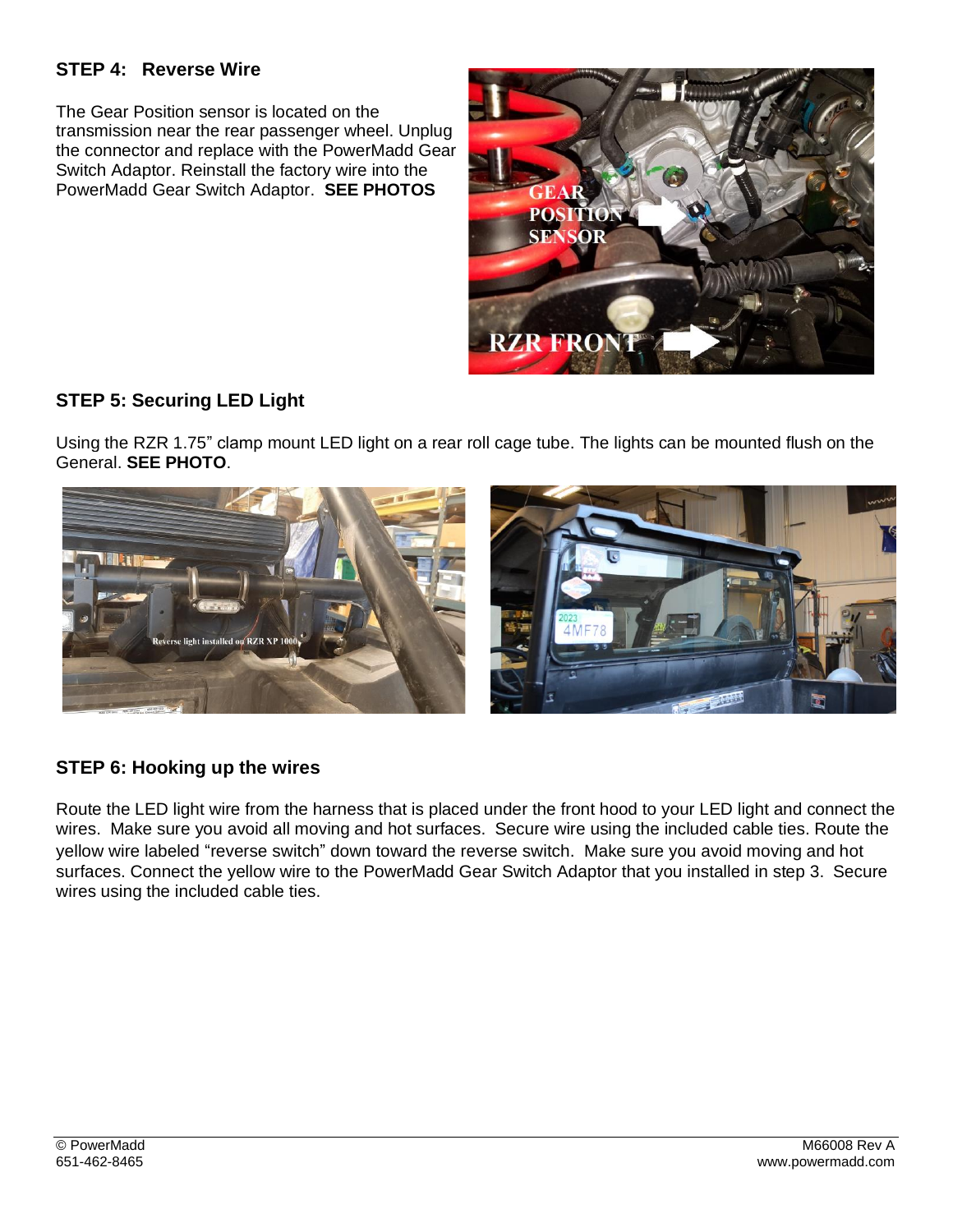# **STEP 7: Programming the module**

## **Keyed Power**

- 1) Install the control module per included wiring diagram.
- 2) Put transmission in REVERSE and make sure the key is in the OFF position.
- 3) Start with key OFF and **bypass switch ON** and wait at least 10 seconds before proceeding.
- 4) Turn the key 2 clicks to the ON position (**NOT** the accessory power setting) and wait about 5 seconds or until you see the reverse indicator on the gauge.
- 5) Turn the bypass switch **OFF and back ON 4 times** should end up back in the ON position.
- 6) Wait a few seconds until the backup light flashes twice then stays on indicating successful setup and then turn the key and bypass switch OFF.
- 7) Test the programming by turning the bypass switch OFF, turning the key On and move the gear selector between gears making sure the light only turns on when placed in REVERSE.

# **Constant Power**

- 1) Install the control module per included wiring diagram except do not connect the positive wire coming from the module box.
- 2) Put transmission in REVERSE and make sure the key is in the OFF position.
- 3) Connect the positive wire to the power source.
- 4) With key OFF and **bypass switch ON** wait at least 10 seconds before proceeding.
- 5) Turn the key 2 clicks to the ON position (**NOT** accessory power setting) and wait about 5 seconds or until you see the reverse indicator on the gauge.
- 6) Turn the bypass switch **OFF and back ON 4 times** should end up back in the ON position.
- 7) Wait a few seconds until the backup light flashes twice then stays on indicating successful setup and then turn the key and bypass switch OFF.
- 8) Test the programming by turning the bypass switch OFF, turning the key On and move the gear selector between gears making sure the light only turns on when placed in REVERSE.

**Note:** If the gear selector if left in the REVERSE position, it will cause a drain on the battery.

## Switch pole position with three tab switch

- 1) Connect the first wire to the center pole
- 2) Connect the second wire to the pole on the circle side of the switch
- 3) The circle indicated OFF and the vertical line indicates ON

## Bypass Switch